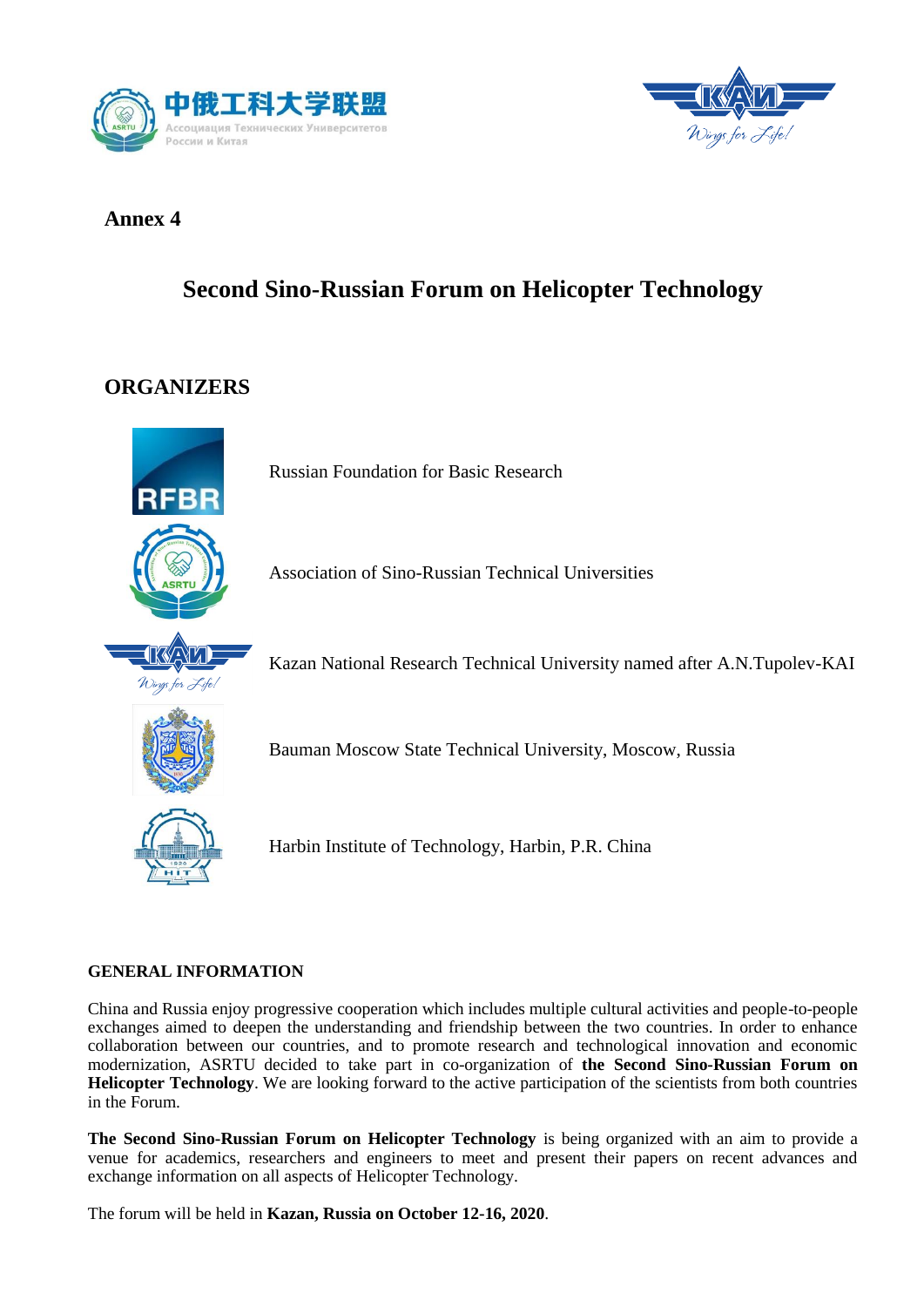#### **SCOPE OF THE FORUM**

The Forum will cover various aspects of the development and application of Helicopter Technology. Oral and poster presentations on the variety of topics will be included in the Forum program. In addition, the Organizing Committee will invite **the distinguished researchers in key areas of Helicopter Technology to deliver presentations at the Forum.**

#### **FORUM PARTICIPANTS**

We welcome 1-2 representatives from the ASRTU member and observer universities who do research in various aspects of **Helicopter Technology**, to attend the Second Sino-Russian Forum on Helicopter Technology.

#### **FORUM TOPICS**

**Construction and Design of Rotary Wing Aircrafts**

- **Strength of Rotary Wing Aircrafts**
- **Aerodynamics and Aeroacoustics of Rotary Wing Aircrafts**
- **Unmanned Rotary Wing Aircrafts**

#### **WORKING LANGUAGE**

English, Russian

#### **IMPORTANT DATES**

 $\triangleright$  Please, submit a completed registration form through the web-site https://kai.ru/rcweek2020 and send a completed registration form (Annex 7) and a copy of the passport personal data page to the Organizing Committee at kazan\_2020@163.com **by June 15 th, 2020**.

Please, send the final version of papers for publication in the proceedings of the Forum to the Organizing Committee by **July** 1<sup>st</sup>, 2020. The format requirements will be published on the web-site https://kai.ru/rcweek2020 by **June** 1 st , **2020.**

#### **FINANCIAL TERMS FOR THE PARTICIPANTS**

Invited lecturers

Host party takes travel, hotel, transfer (airport/train station – hotel – airport/train station), meal, cultural program and local transportation expenses for the time of the Forum.

Chinese

Host party takes hotel, transfer (airport/train station – hotel – airport/train station), meal, cultural program and local transportation expenses for the time of the Forum. Travel expenses are covered by the participants.

Russians

Host party takes transfer (airport/train station – hotel – airport/train station), coffee breaks, cultural program and local transportation expenses for the time of the Forum. Travel and hotel expenses are covered by the participants.

The average of stay cost in Kazan is about 3.500 Rubles (340 Chinese RMB) per day for the room "Standard" and is about 6.500 Rubles (630 Chinese RMB) per day for the room "Lux".

#### **ADDITIONAL INFORMATION**

It is planned that the Forum proceedings that meet the requirements will be published in a Journal listed in the Russian Science Citation Index (RSCI). Scientific papers passed a peer-review procedure will be published in a journal listed in SCOPUS database.